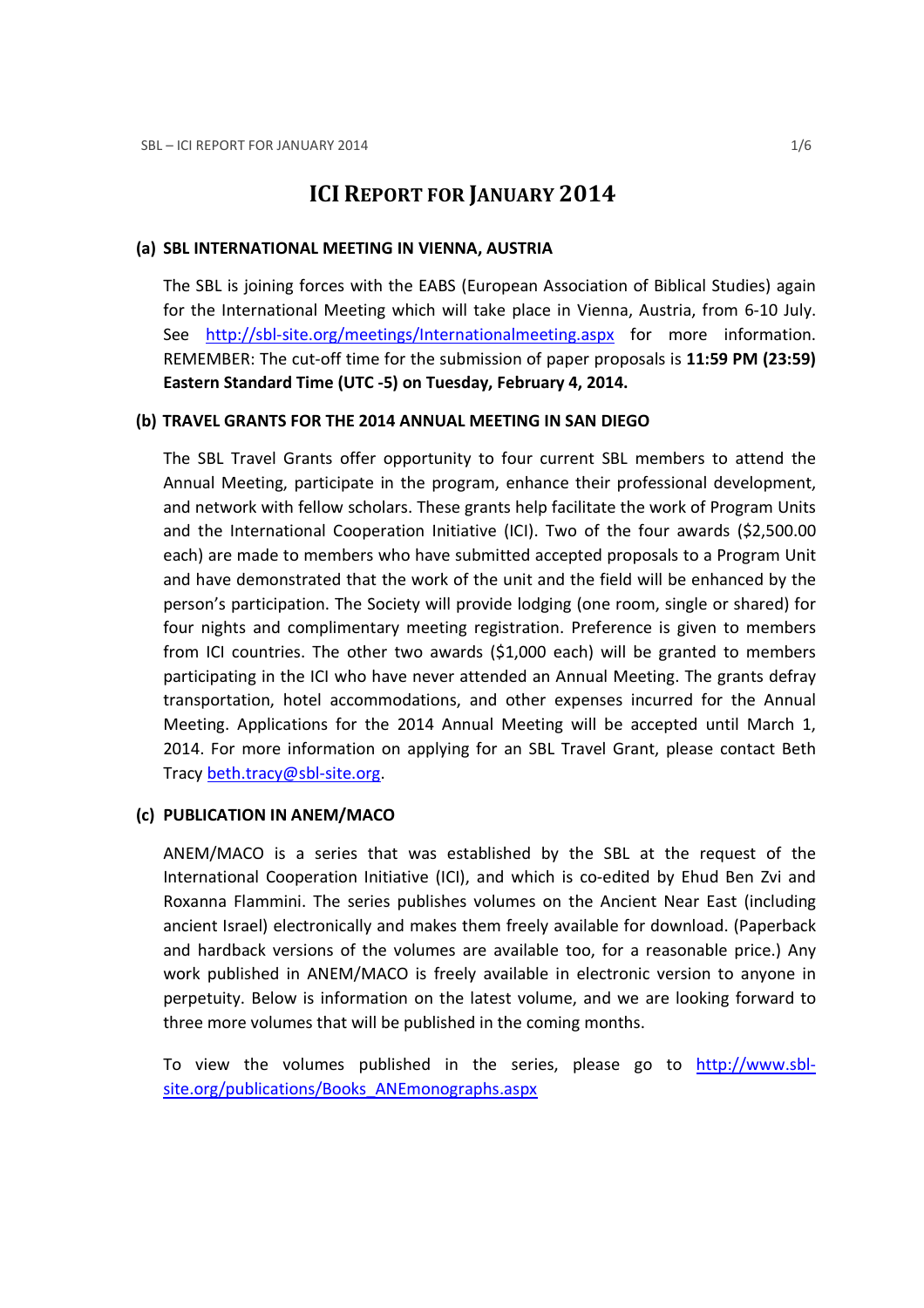#### (d) PUBLICATION IN IVBS

IVBS is a series that was established by the SBL at the request of the International Cooperation Initiative (ICI), and which is co-edited by Monica Melanchthon and Jione Havea (who took over as co-general editor from Louis Jonker in November 2013). IVBS encourages in particular submissions from scholars in the present seven international regions for which it has editorial boards: Africa, Central and Eastern Europe, Latin America, Middle East-South Asia, Northeast Asia, Pacific, and Southeast Asia. Interregional collaborations are also welcome. IVBS publishes works in English and in any other language for which its editors can find qualified peer reviewers. Any work published in IVBS is freely available to anyone in perpetuity. The series publishes work generally in the area of reception history and criticism. The scope is not limited to any particular biblical text or historical timeframe. The works will mainly be published in English and, wherever possible, also in primary languages of authors. For more information please go to http://ivbs.sbl-site.org/home.aspx

#### (e) SBL GREEN OPEN ACCESS POLICY

The Society of Biblical Literature has responded to the changing practices of modern international scholarship by developing a publishing program that provides books in multiple digital formats and books and journals in library databases for convenient onestop researching. In addition, SBL publishes two open-access book series through its International Cooperation Initiative: Ancient Near Eastern Monographs and International Voices in Biblical Studies (see above). The ICI Online Book initiative also provides to students and scholars in ICI-qualifying countries free electronic access to many SBL publications as well as the publications of partner publishers.

Now SBL, through the careful review of the Research and Publications Committee, has developed a Green Open Access Policy for authors who contribute to the SBL publishing program.

The general policy states: The SBL endorses a Green Open Access (GOA) policy. This policy allows the author to post or archive a PDF file of the postprint manuscript in specified types of open-access locations—the author's institutional repository (IR) and the author's personal or institutional website—following an eighteen-month embargo from publication date. The complete article citation must be provided as specified by SBL.

For complete policy details, please select this link or go to the lower right of the SBL Publications page, where authors may also find a permission request form.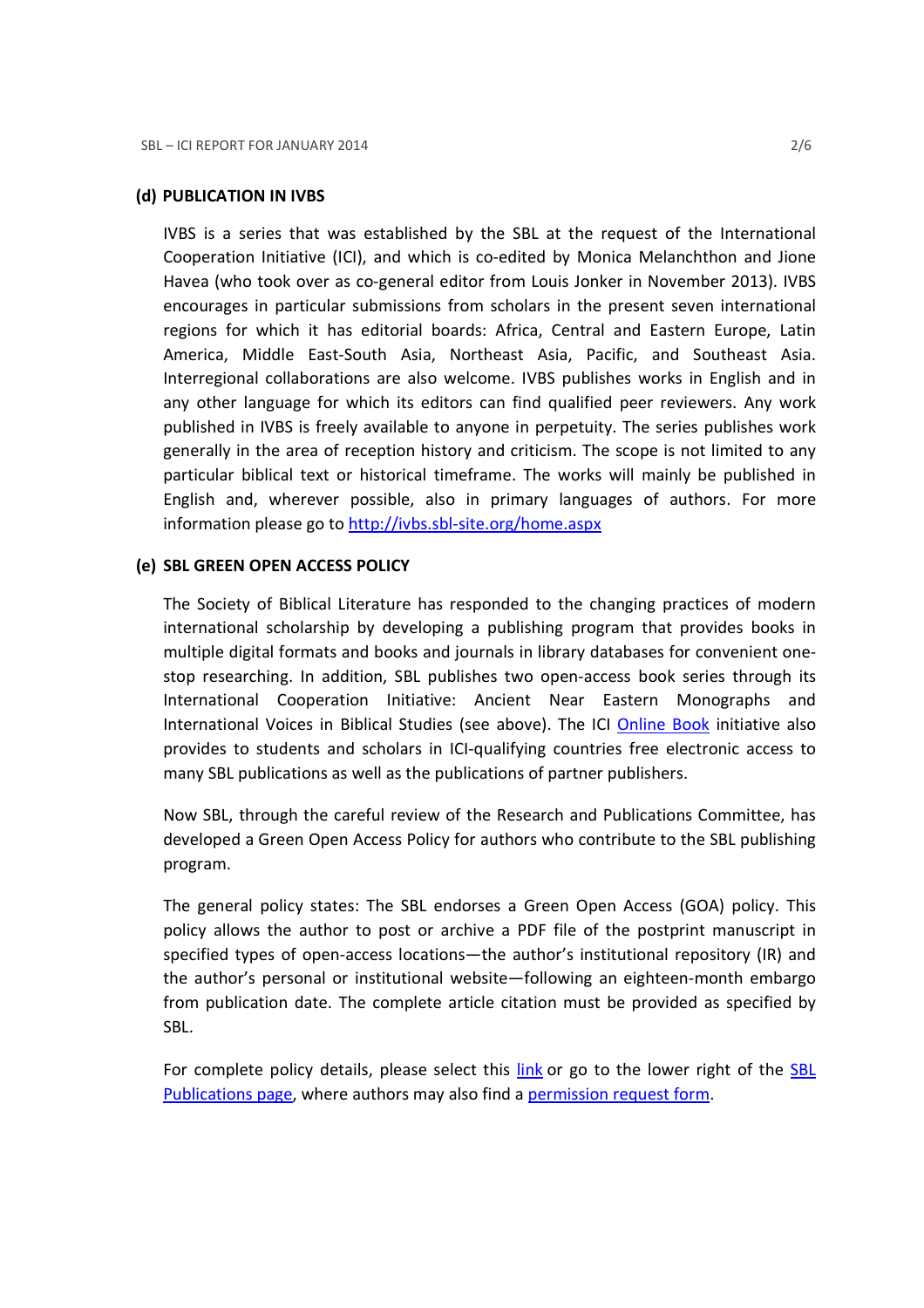### (f) PUBLICATIONS: ONLINE BOOKS – NEW BOOKS ADDED

(For the full list, please go to http://www.sbl-site.org/publications/Books\_ICIbooks.aspx)

#### Jeremiah Closer Up: The Prophet and the Book

Lundbom, Jack R., Jeremiah Closer Up: The Prophet and the Book. Hebrew Bible Monographs 31. Sheffield: Sheffield Phoenix Press, 2010.

Closer up than what? Many recent studies of Jeremiah leave us with but a faint glimmer of this great Hebrew prophet; in some he disappears completely into later tradition. Some scholars think that the book of Jeremiah lacks historical veracity: when it was composed, supposedly in the late exilic or postexilic periods, historical memories had been dimmed and ideology had come to dominate the Jeremiah legacy. The present essays combine to argue that both the prophet and his book can be viewed "closer up" than the imagination of many modern-day interpreters will allow.

The first three essays discuss the text, rhetoric and composition of the book of Jeremiah. The longer Hebrew text is given preference over the Greek Septuagint text, which means that we can dispense entirely with the idea that scribes were busily writing, editing and expanding the Jeremiah book in Babylon. Rhetorical and other delimiting criteria show that Jeremiah's so-called 'Temple Sermon' (7.1-15) is rather a cluster of three oracles manifesting a rudimentary form of logic. Finally, a correlation of Gedaliah's murder with the exile of 582 argues for a nearly four-year existence of the remnant community at Mizpah, more than enough time for Jeremiah and Baruch to write up the events following the destruction of Jerusalem.

The remaining essays discuss Jeremiah's views of history, the created order, the covenant, and nations of the world, as well as the prophet's so-called 'confessions'. These extraordinary insights into the interior disposition of a Hebrew prophet reveal how Jeremiah felt about the word he had to preach, and what impact it had on him personally. The confessions are analysed both as formal psalm-like laments, and as gems of rhetorical composition.

#### Gregory of Nyssa: Homilies on the Song of Songs

Norris, Richard A., Jr., trans. Gregory of Nyssa: Homilies on the Song of Songs. Writings from the Greco Roman World 13. Atlanta: Society of Biblical Literature, 2012.

Gregory of Nyssa's fifteen homilies on the Song of Songs offer an important resource for the history of Christian biblical exegesis, as well as for the history of Christian ascetical and spiritual teaching, and stand alongside Origen's commentary on the Song as a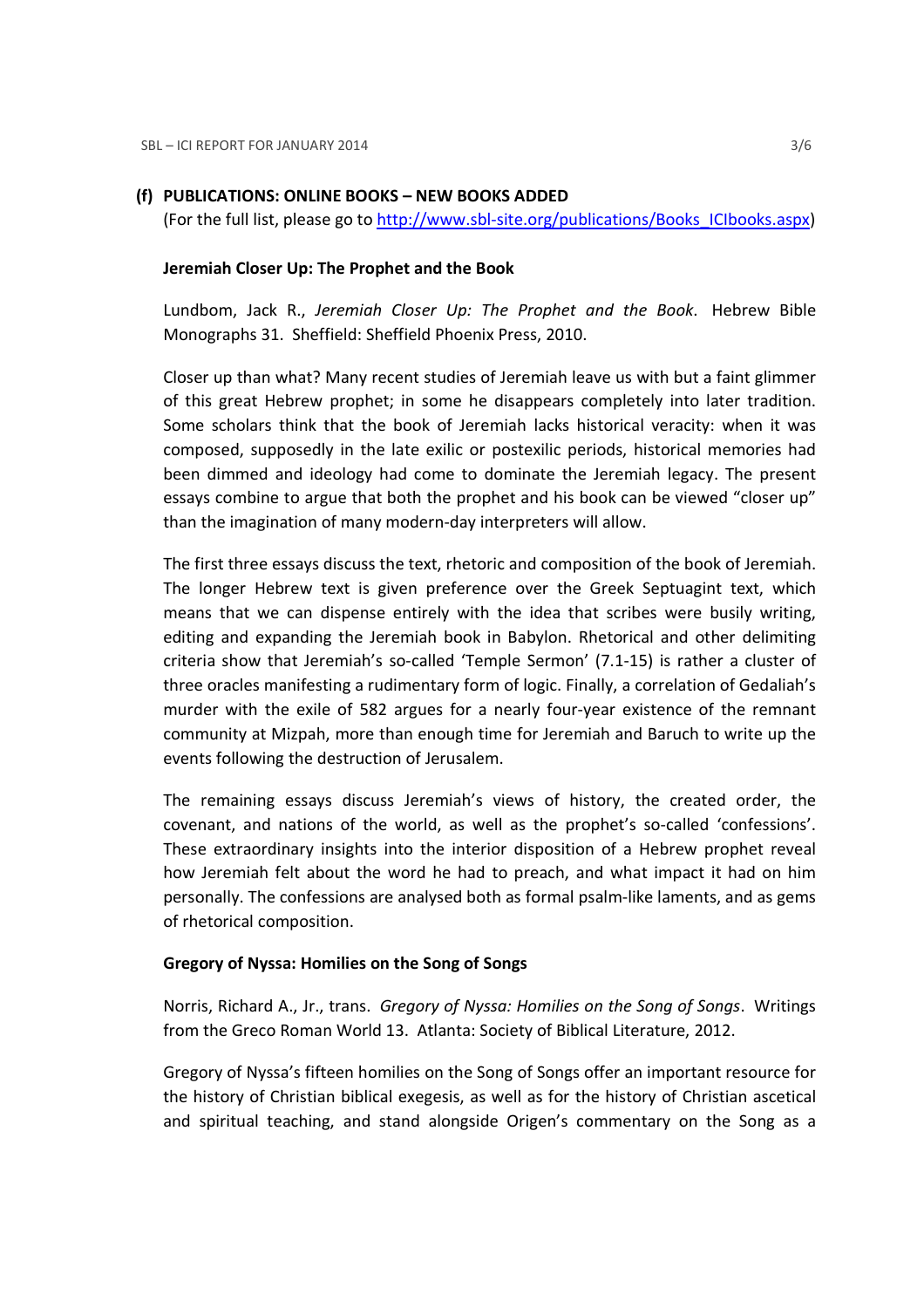source for the later interpretative tradition. In addition to offering the original text and first English translation of all fifteen homilies, Norris provides an analysis of the characteristic themes of Gregory's ascetical teaching, emphasizes its connection in his mind with the institution of baptism, and stresses the degree to which Gregory sees the teaching of the Song as addressed not to a special class of believers but to any and all Christians.

## Paul and Scripture: Extending the Conversation

Stanley, Christopher D., ed. Paul and Scripture: Extending the Conversation. Early Christianity and Its Literature 9. Atlanta: Society of Biblical Literature, 2012.

This book, which grew out of the Society of Biblical Literature's Paul and Scripture Seminar, explores some of the methodological problems that have arisen during the last few decades of scholarly research on the apostle Paul's engagement with his ancestral Scriptures. Essays explore the historical backgrounds of Paul's interpretive practices, the question of Paul's "faithfulness" to the context of his biblical references, the presence of Scripture in letters other than the Hauptbriefe, and the role of Scripture in Paul's theology. All of the essays look at old questions through new lenses in an effort to break through scholarly impasses and advance the debate in new directions.

# Armenian Apocrypha Relating to Abraham

Stone, Michael E., Armenian Apocrypha Relating to Abraham. Early Judaism and Its Literature 37. Atlanta: Society of Biblical Literature, 2012.

This volume introduces a cycle of stories about Abraham as preserved in fifteen unpublished, late medieval manuscripts in Armenian, published here in English for the first time with commentaries, annotations, and critical apparatus. The texts present embroidered Abraham stories dealing with his youth, his life in Egypt, the binding of Isaac, the story of Melchizedek, and other tales. Embedding Jewish, Christian, Islamic, and other ancient traditions, these texts demonstrate mutual borrowing and influence over centuries.

### Reading Paul's Letter to the Romans

Sumney, Jerry L. Reading Paul's Letter to the Romans. Resources for Biblical Study, 73. Atlanta: Society of Biblical Literature, 2012.

In this volume, leading scholars in the study of Romans invite students and nonspecialists to engage this text and thus come to a more complete understanding of both the letter and Paul's theology. The contributors include interpreters with different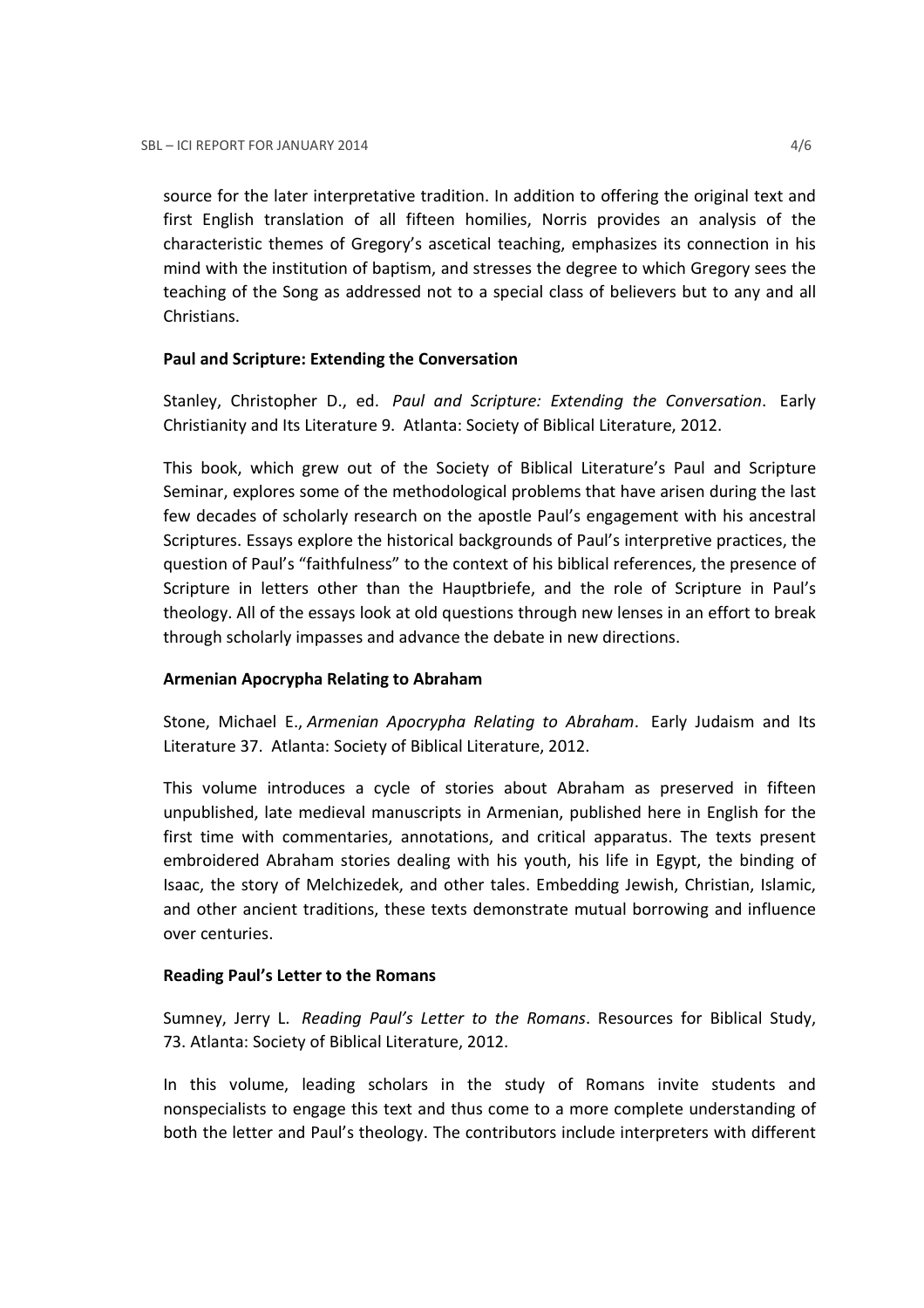understandings of Romans so that readers see a range of interpretations of central issues in the study of the text. Each essay includes a short review of different positions on a topic and an argument for the author's position, set out in clear, nontechnical terms, making the volume an ideal classroom tool.

## Reel Revelations: Apocalypse and Film

Walliss, John and Lee Quinby, Editors. Reel Revelations: Apocalypse and Film. Bible in the Modern World, 31. Sheffield: Sheffield Phoenix Press, 2010.

In the last decades, writers and directors have increasingly found the Book of Revelation a fitting cinematic muse for an age beset by possibilities of world destruction. Many apocalyptic films stay remarkably close to the idea of apocalypse as a revelation about the future, often quoting or using imagery from Revelation, as well as its Old Testament antecedents in Daniel, Ezekiel, and Isaiah.

The apocalyptic paradigm often instigates social criticism. Kim Paffenroth examines how zombie films deploy apocalyptic language and motifs to critique oppressive values in American culture. Lee Quinby shows how Richard Kelly's Southland Tales critiques not only social and economic crises in the USA but also Revelation's depictions of Good versus Evil as absolute oppositions. Frances Flannery points out how Josh Whedon's Serenity deconstructs the apocalypse precisely by using elements of it, depicting humans as their own created monsters.

# (g) EVENTS

The SBL maintains a significant list of events taking place anywhere in the globe. For the full list please go to http://www.sbl-site.org/meetings/events.aspx

A selection of events is listed below.

Please provide information on conferences in your region, including calls for papers, to Sharon Johnson at sharon.johnson@sbl-site.org.

# June 22-25, 2014 Meeting of Society of Asian Biblical Studies (SABS)

The next meeting of the SABS will be held from the 22nd to the 25th of June 2014 (arrival 22nd and departure 26th) in Chiang Mai, Thailand. The meeting is jointly hosted by the Church of Christ in Thailand and the McGilvary College of Divinity, Payap University. The theme of the conference is "Violence in the Human and Earth